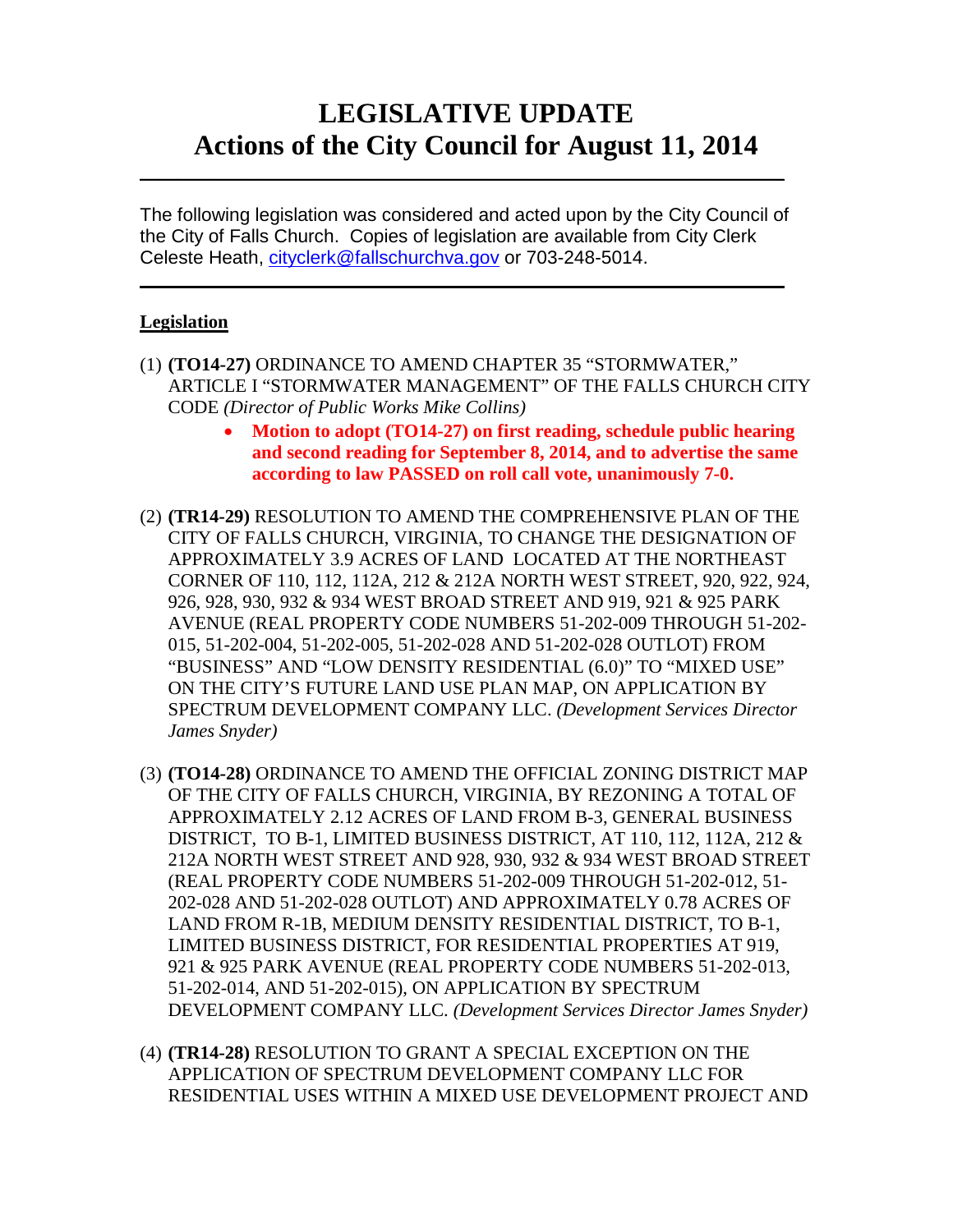TO INCREASE THE BUILDING HEIGHT WITH A BONUS OF THIRTY (30) FEET TO A MAXIMIUM HEIGHT OF EIGHTY- FIVE (85) FEET FOR A MIXED-USE DEVELOPMENT PROJECT ON APPROXIMATELY 3.9 ACRES OF LAND LOCATED AT THE NORTHEAST CORNER OF 110, 112, 112A,212 & 212A NORTH WEST STREET, 920, 922, 924, 926, 928, 930, 932 & 934 WEST BROAD STREET AND 919, 921 & 925 PARK AVENUE (REAL PROPERTY CODE NUMBERS 51-202-009 THROUGH 51-202-015, 51-202-004, 51-202-005, 51-202-028 AND 51-202-028 OUTLOT) KNOWN AS " BROAD AND WEST " BY SPECTRUM DEVELOPMENT COMPANY LLC. *(Development Services Director James Snyder)*

- **Motion to approve on first reading (TO14-28) and refer (TR14-29), (TR14-28), and (TO14-28) to all boards and commissions, the Greater Falls Church Chamber of Commerce, CATCH, and Village Preservation and Improvement Society (VPIS), to schedule a public hearing and second reading for Council action for December 8, 2014, and to advertise the same according to law and, as part of my motion, I am requesting City Council to state on the record that it has the understanding that the applicant will undertake certain actions between now and the time of the public hearing on this application on December 8, that the applicant understands that, should it fail to undertake the actions set forth below, that failure will seriously impair its ability to have the project approved by City Council, and that the actions in question are as follows:**
	- **1. That in addition to the commitment to the hotel in Voluntary Concessions, the applicant shall also have in place, prior to second reading, a written contract with an additional anchor acceptable to the City Council;**
	- **2. That the applicant commits to adjusting the residential density and massing of the proposed project to levels that are acceptable to City Council;**
	- **3. That the applicant will work in good faith and in a timely manner to satisfactorily address the comments it receives from City staff including, but not limited to, the 31 areas identified in the staff report.**
	- **4. That the applicant will work in good faith and in a timely manner with the Planning Commission, City boards and commissions and the City Council to satisfactorily address the comments it receives from the public and the City to improve the project including, but not limited to, those relating to traffic impacts, aesthetics and massing, location of residential density, compatibility with the surrounding area, walkability, quality of development, quality of**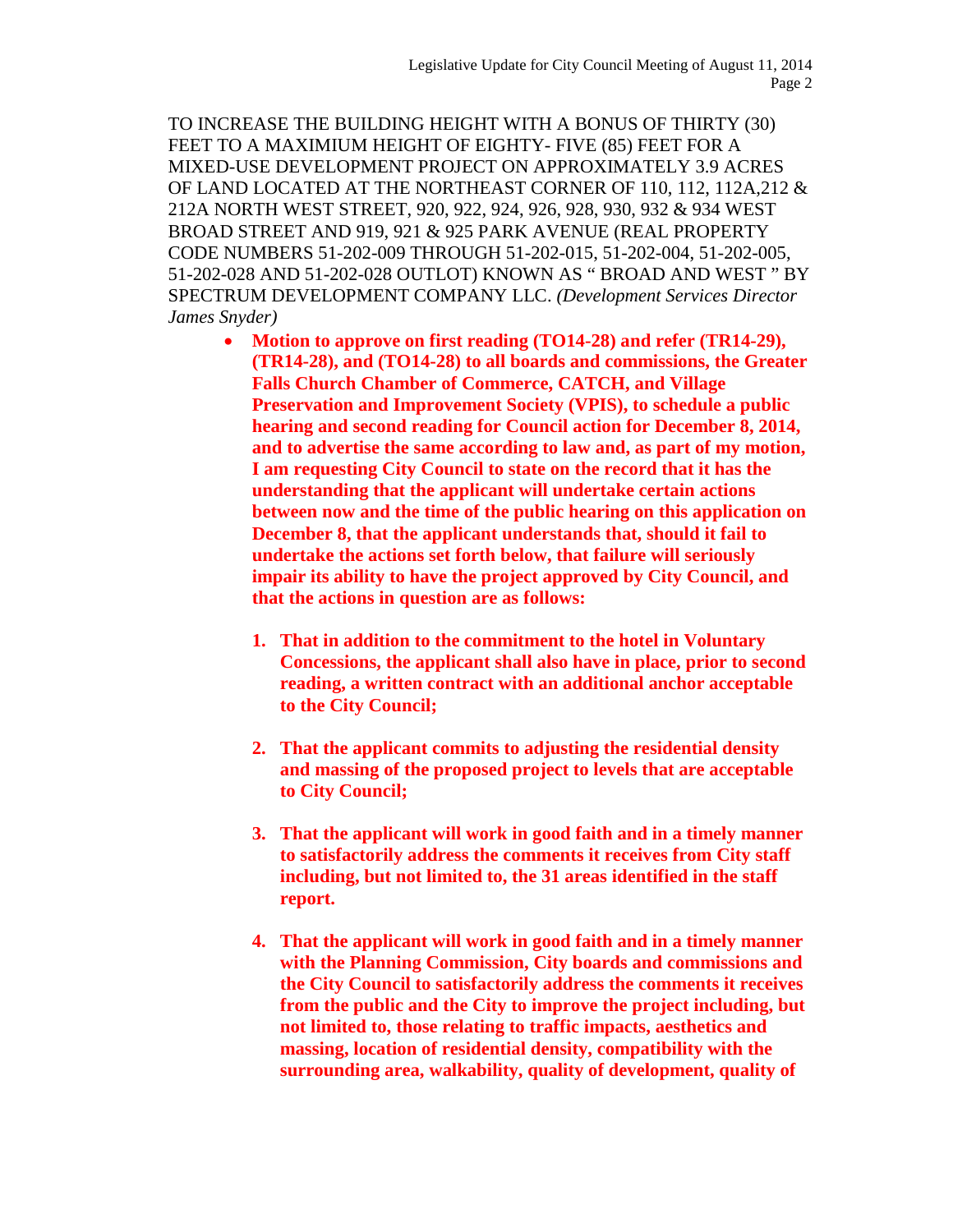**retailers and any other legitimate issue that may arise during the public review process; and**

**5. That the applicant will continue to meet with the adjacent neighborhood.**

**PASSED on roll call vote, unanimously 7-0.**

- (5) **(TR14-30)** RESOLUTION CREATING A TASK FORCE TO REFINE THE PLAN FOR CITY HALL AND PUBLIC SAFETY FACILITY IMPROVEMENTS *(Assistant City Manager Cindy Mester)*
	- **Motion to adopt (TR14-30). PASSED on roll call vote, unanimously 7-0. (Res. 2014-24)**
- (6) **(TR14-33)** RESOLUTION AMENDING RESOLUTION 2014-01 "RESOLUTION ADOPTING RULES OF PROCEDURE OF THE CITY COUNCIL OF THE CITY OF FALLS CHURCH, VIRGINIA AS OF JANUARY 1, 2014" *(City Clerk Celeste Heath)*
	- **Motion to adopt (TR14-33). PASSED on roll call vote, unanimously 7-0. (Res. 2014-25)**
- (7) **(TR14-34)** RESOLUTION APPOINTING CAROL W. MCCOSKRIE AS CITY ATTORNEY AND SETTING COMPENSATION FOR THAT POSITION
	- **Motion to adopt (TR14-34). PASSED on roll call vote, unanimously 7-0. (Res. 2014-26)**

## **Consent Calendar**

- (1) AUTHORIZE THE CITY MANAGER ON BEHALF OF THE CITY TO AMEND THE CONTRACTS FOR STORMWATER CURED-IN-PLACE PIPING SERVICES WITH PLEASANTS CONSTRUCTION, INC. AND AM-LINER EAST, INC. TO EXPEND UP TO \$400,000 ANNUALLY, AND TO AUTHORIZE THE CITY MANAGER TO RENEW THE CONTRACTS FOR THREE (3) ADDITIONAL ONE-YEAR TERMS, SUBJECT TO ANNUAL APPROPRIATION OF FUNDS. *(Director of Public Works Mike Collins)*
- (2) AUTHORIZE THE CITY MANAGER ON BEHALF OF THE CITY TO AWARD A CONTRACT FOR SANITARY SEWER AND STORM SEWER SERVICES TO UTILITIES UNLIMITED, LLC IN AN AMOUNT UP TO \$800,000 ANNUALLY, AND TO RENEW THE CONTRACT ANNUALLY FOR FOUR (4) ADDITIONAL ONE-YEAR TERMS, SUBJECT TO ANNUAL APPROPRIATION OF FUNDS. *(Director of Public Works Mike Collins)*
- (3) APPOINTMENTS:
	- a) New Appointment: Andrew Crawford Environmental Services Council (03/01/12) – 02/28/15 (Unexpired Term)